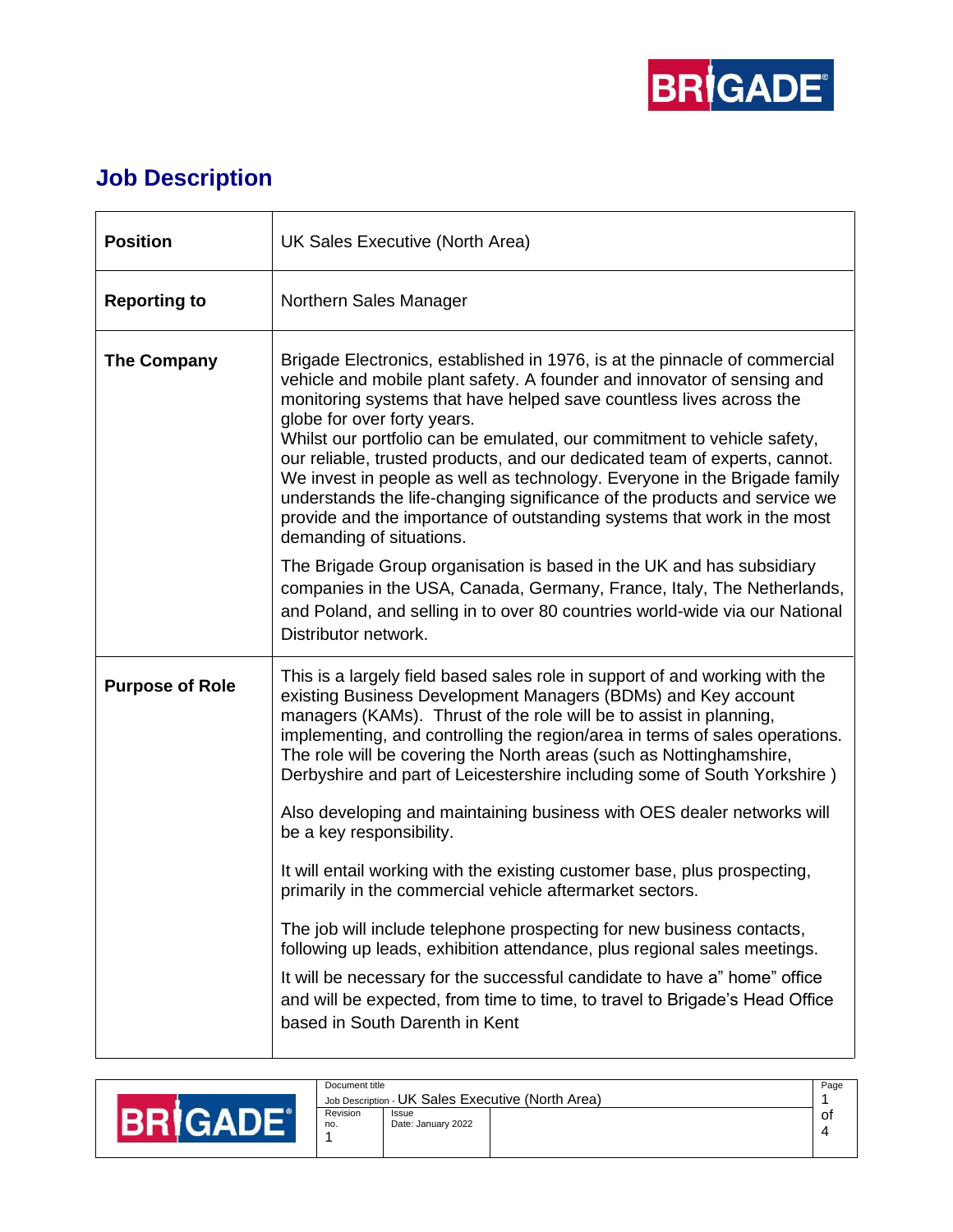

| Key<br><b>Responsibilities</b> | Manage and report monthly on a sale's 'pipeline' of prospects and<br>$\bullet$<br>customers<br>Follow up sales leads by telephone, email, and with personal visits<br>$\bullet$<br>Attend / work on the company's stand at exhibitions and<br>$\bullet$<br>conferences as required<br>Agree sales targets with line manager, and work to meet these<br>$\bullet$<br>targets<br>• Liaise closely with the existing aftermarket field sales team, so as<br>to avoid duplication of effort and/or upsetting the existing very<br>strong aftermarket distribution network.<br>• Telephone prospecting – mainly using the company's existing<br>database of fleet contacts<br>Maintain, on the company's CRM database, an accurate and up-to-<br>$\bullet$<br>date record of all interactions with prospects and customers<br>Learn and thoroughly understand the products and services<br>$\bullet$<br>offered by the company, and keep fully up to date in this respect<br>Contribute to company development by bringing relevant<br>$\bullet$<br>opportunities to the attention of management. |
|--------------------------------|----------------------------------------------------------------------------------------------------------------------------------------------------------------------------------------------------------------------------------------------------------------------------------------------------------------------------------------------------------------------------------------------------------------------------------------------------------------------------------------------------------------------------------------------------------------------------------------------------------------------------------------------------------------------------------------------------------------------------------------------------------------------------------------------------------------------------------------------------------------------------------------------------------------------------------------------------------------------------------------------------------------------------------------------------------------------------------------------|
|                                |                                                                                                                                                                                                                                                                                                                                                                                                                                                                                                                                                                                                                                                                                                                                                                                                                                                                                                                                                                                                                                                                                              |

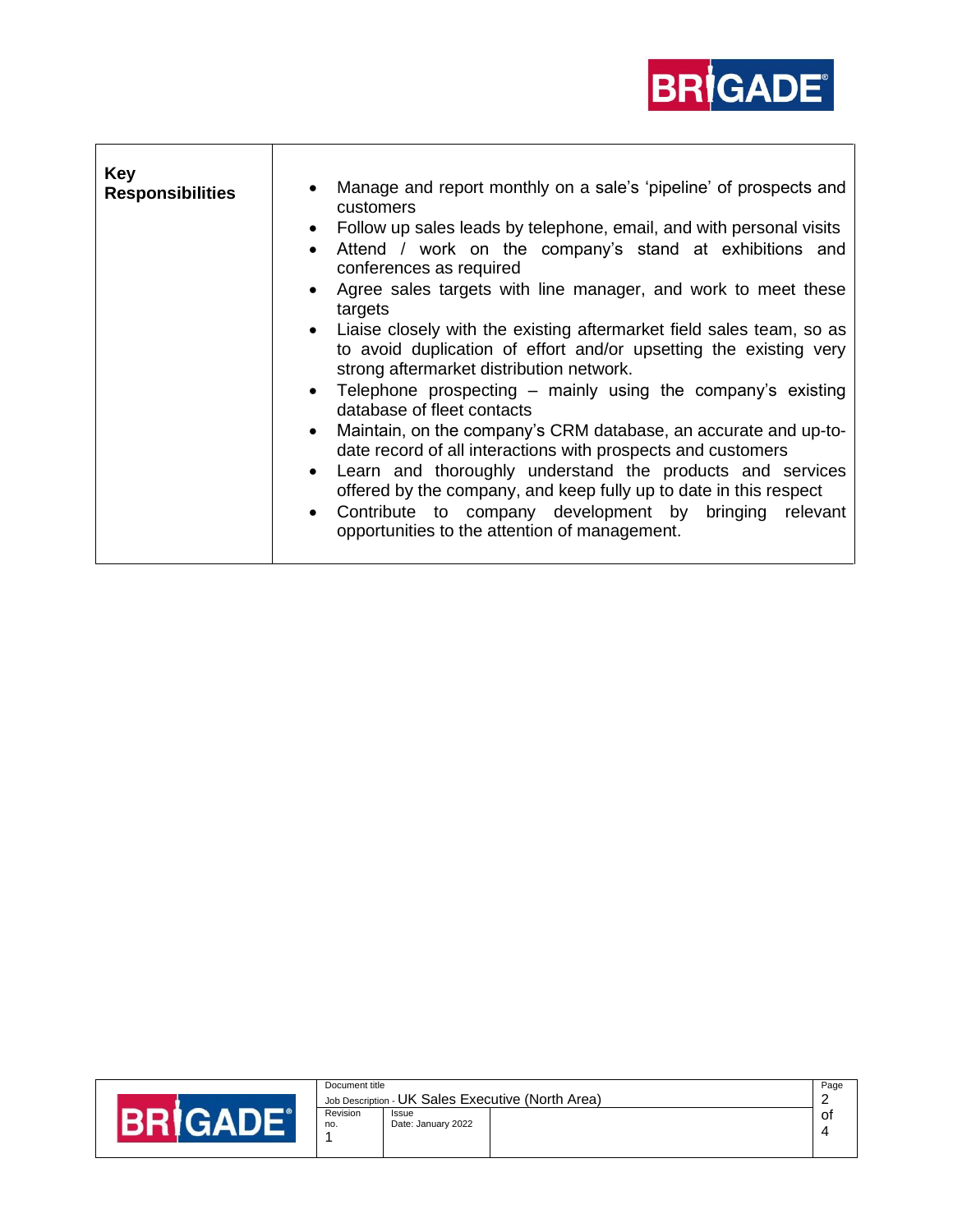

## **Person Specification**

| <b>Essential</b>                  |                                                                                                                                                                                                                                                                                                                                                                                                                               | <b>Desirable</b> |                                                                                                                                                |
|-----------------------------------|-------------------------------------------------------------------------------------------------------------------------------------------------------------------------------------------------------------------------------------------------------------------------------------------------------------------------------------------------------------------------------------------------------------------------------|------------------|------------------------------------------------------------------------------------------------------------------------------------------------|
| 1<br>2                            | <b>Education &amp; Training</b><br>1. Minimum 5 GCSEs at Grade C or above,<br>including Maths and English<br>Computer literate                                                                                                                                                                                                                                                                                                |                  | 1. Professional training in strategic<br>selling and negotiating skills<br>2. Professional training in field sales<br>and territory management |
| 1<br>2<br>3<br>4<br>5<br>6        | <b>Experience and Skills</b><br>1. Minimum of 2 years field sales experience in the<br>commercial vehicle and/or mobile machinery<br>markets<br>Developing the aftermarket as well as specific<br>market sectors<br>A proven track record of success in territory sales<br>Working and negotiating with customers at all<br>levels to win business<br>Experience in Account Management<br><b>Excellent negotiation skills</b> | 1                | An aptitude for, or knowledge of,<br>automotive / commercial vehicle<br>electronics                                                            |
| <b>Personality and Motivation</b> |                                                                                                                                                                                                                                                                                                                                                                                                                               |                  |                                                                                                                                                |
| 1<br>2                            | 1. Self-motivated and takes responsibility for own<br>work<br>Ability to prioritise tasks and flexibility to multi-task                                                                                                                                                                                                                                                                                                       |                  |                                                                                                                                                |
| <b>Interpersonal Skills</b>       |                                                                                                                                                                                                                                                                                                                                                                                                                               |                  |                                                                                                                                                |
| 1<br>$\mathbf{2}^{\prime}$        | Strong focus on delivering excellent customer<br>service<br>Internal<br>Co-ordination and co-operation are required with<br>other departments to ensure efficient working.                                                                                                                                                                                                                                                    |                  |                                                                                                                                                |